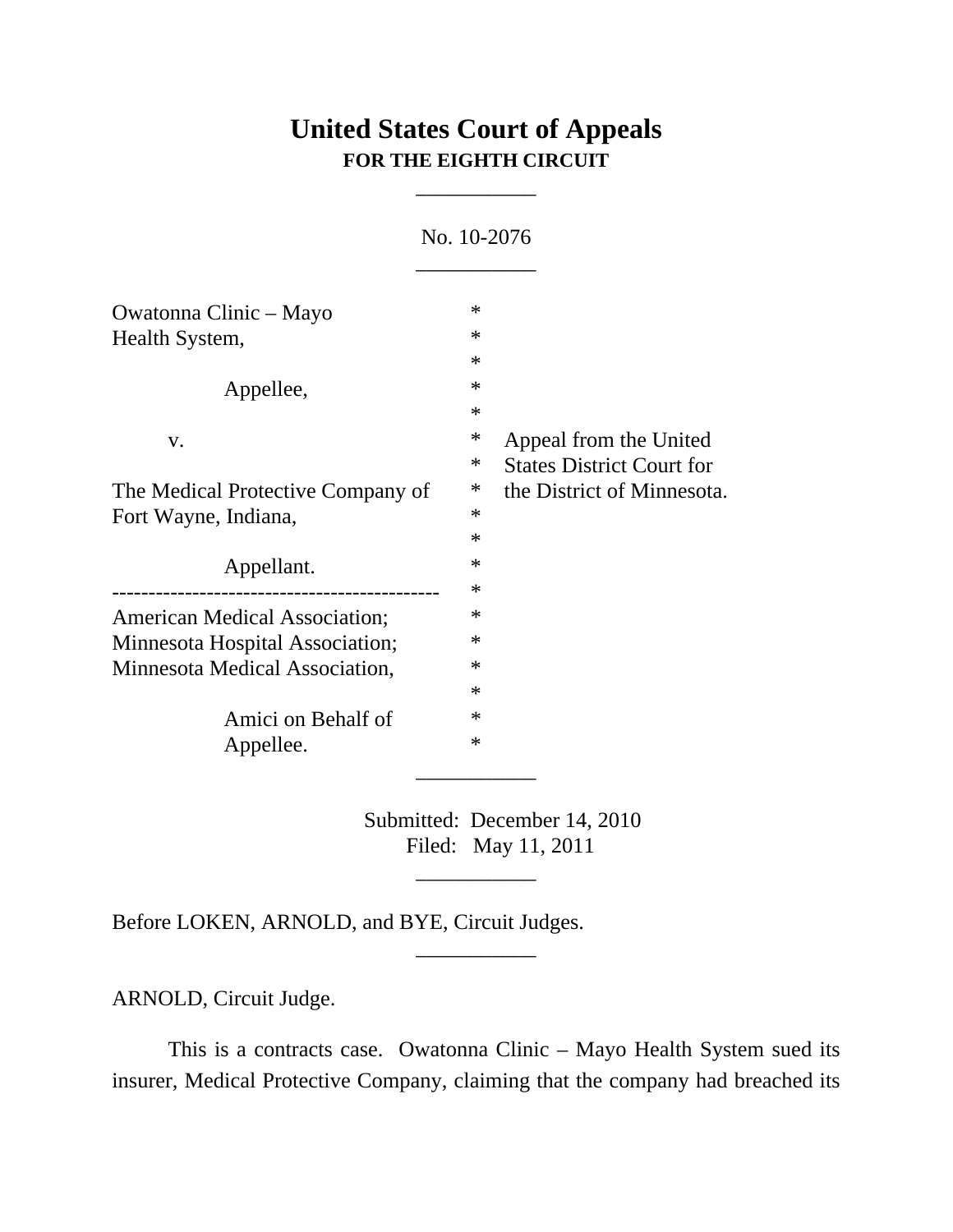obligation to defend and indemnify the Clinic in a medical malpractice suit that had resulted in a judgment against it. Medical Protective denied that it had any such duty because the Clinic had failed to give proper notice of a potential claim against it. After cross-motions for summary judgment, the district court<sup>1</sup> held that the notice the Clinic provided was sufficient as a matter of law. The court also noted, though, that the policy required that, when giving notice, the Clinic "reasonably believe allegations of liability may result" from an incident, and the court decided that this requirement involved two questions: one was whether the Clinic's belief, if any, was objectively reasonable, the other was whether the Clinic actually believed that it was at risk. The court ultimately held that there was a triable issue on the latter question only, held a trial on that question, and put the matter specially to a jury. After the jury returned a verdict for the Clinic on the question, the district court entered judgment for it in the amount of the policy limits and awarded the Clinic pre-judgment interest on that amount.

On appeal, Medical Protective maintains that the district court erred in ruling as a matter of law that the Clinic's notice conformed to the policy requirements and that the Clinic's belief that it was at risk was objectively reasonable. It also asserts that the Clinic was not entitled to pre-judgment interest. We affirm.

I.

There is a preliminary question to answer. The Clinic asserts that we do not have jurisdiction to decide the correctness of the district court's rulings on summary judgment because Medical Protective made no motion for judgment as a matter of law with respect to those rulings under Fed. R. Civ. P. 50. It argues that Medical Protective is appealing from an order denying its motion for summary judgment, and correctly points out that, absent exceptional circumstances not present here, we do not

<sup>&</sup>lt;sup>1</sup>The Honorable David S. Doty, United States District Judge for the District of Minnesota.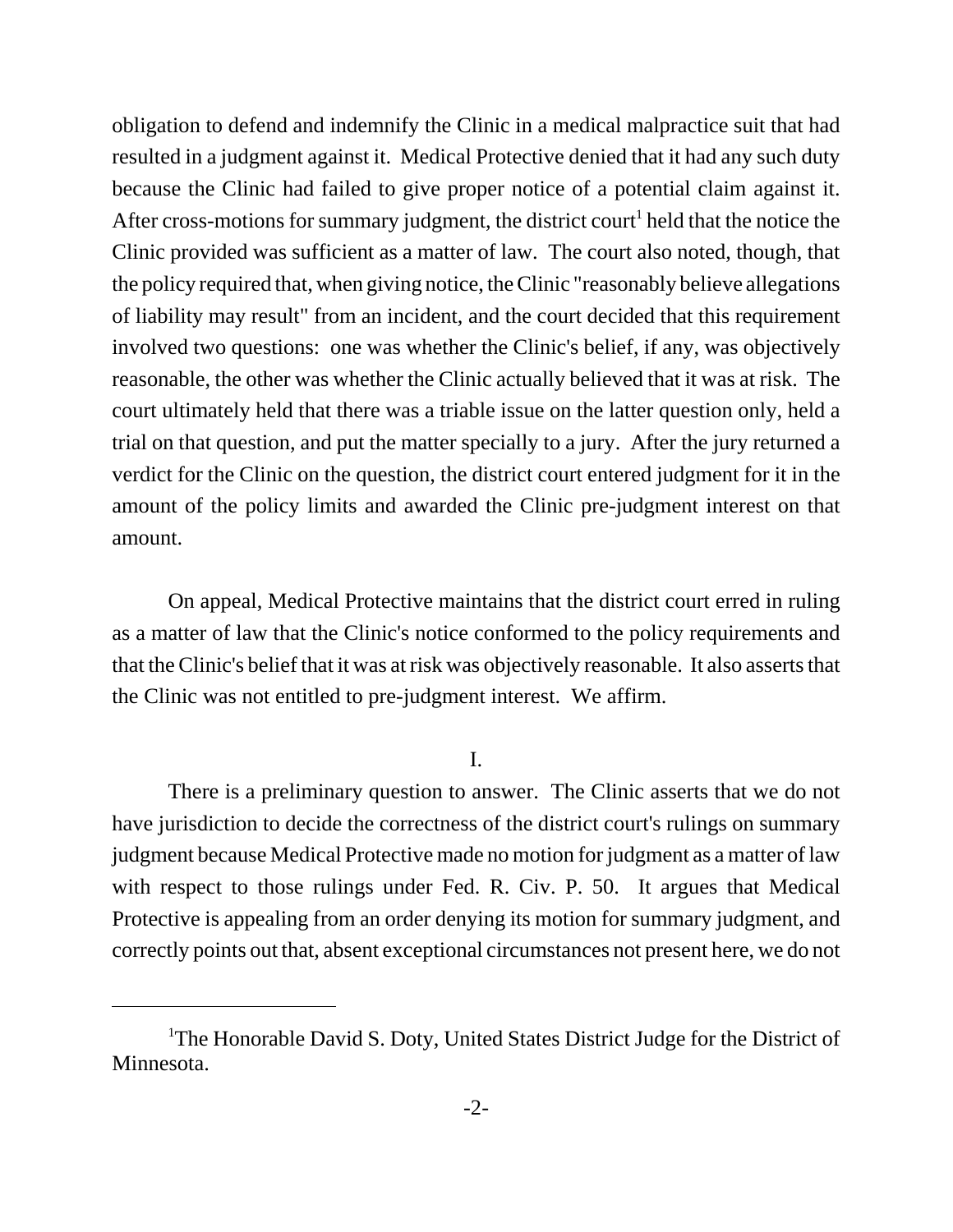have jurisdiction over such an appeal because the order is only interlocutory, not final, *see* 28 U.S.C. § 1291. And the Clinic contends that, even if the denial of a summary judgment order was appealable, the time for appeal would have long past. *See* Fed. R. App. P. 4(a)(1)(A); *see also* 28 U.S.C. 2107(a); *Ortiz*, 131 S. Ct. at 891. But Medical Protective says that it is instead appealing from the final judgment against it and wishes to assign error in certain legal rulings that the district court made in the course of summary judgment proceedings. We have jurisdiction to decide legal issues raised in a trial unless they have been waived or are not properly preserved, and there is no suggestion of actual waiver here. So, strictly speaking, our question is not one of jurisdiction but one of preservation – that is, whether Medical Protective had to make motions for judgment as a matter of law under Rule 50 before we can notice the legal errors that it wishes to raise.

As the parties point out, our cases related to this general question may not be in harmony. In *Metropolitan Life Ins. Co. v. Golden Triangle*, 121 F.3d 351, 353-56 (8th Cir. 1997), we rejected outright the proposition that a denial of a summary judgment motion was appealable after final judgment if the denial was based on a legal question rather than on the existence of material facts in issue. But just two years later, we adopted the principle that when " 'the denial of summary judgment is based on the interpretation of a purely legal question, such a decision is appealable after final judgment.' " *White Consol. Indus., Inc. v. McGill Mfg. Co.*, 165 F.3d 1185, 1190 (8th Cir. 1999) (quoting *Wolfgang v. Mid-America*, 111 F.3d 1515, 1521 (10th Cir. 1997)). We later affirmed our allegiance to and applied this proposition in *Estate of Blume v. Marian Health Ctr.*, 516 F.3d 705, 707-08 (8th Cir. 2008), and we adverted to it approvingly in *Hertz v. Woodbury County, Iowa*, 566 F.3d 775, 780 (8th Cir. 2009). This very issue was recently raised in *Ortiz*, 131 S. Ct. at 892-93, but the Court decided that it need not address it.

We think that it is unnecessary to resolve this apparent conflict in our cases, if that is possible, or decide which of them state the correct rule, because Medical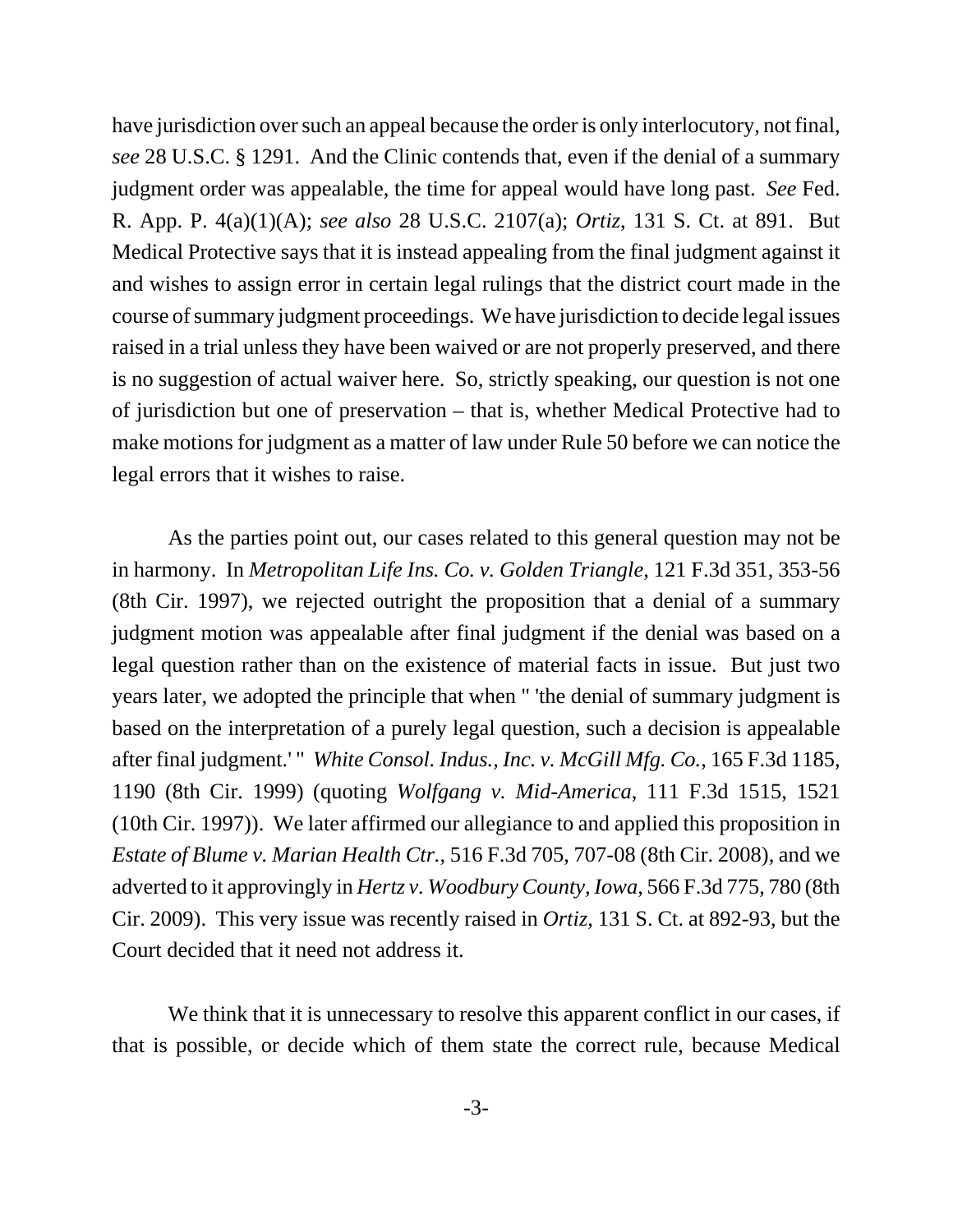Protective's real complaint is not that the district court erred in denying its motion for summary judgment. In this case, Medical Protective did not get a trial on the issues that it wishes to raise on appeal because the district court, though it did not say so directly in its order, effectively granted partial summary judgment to the Clinic on them: The court allowed a trial only on the issue of whether the Clinic actually believed that it was at risk of allegations of liability, and the jury rendered a special verdict on that matter alone. So the pertinent issue here is whether the district court erred in granting summary judgment, not denying it. A simple reference to Rule  $50(a)(1)$  solves the question at hand. The rule provides that a motion for judgment as a matter of law should be granted "[i]f a party has been fully heard on an issue during a jury trial and the court finds that a reasonable jury would not have a sufficient evidentiary basis to find for the party on that issue." Rule 50 therefore has no application.

Medical Protective calls our attention to a recent case of ours, *Studnicka v. Pinheiro*, 618 F.3d 799 (8th Cir. 2010), but we don't think that case requires a contrary result. In fact, it fits comfortably with the conclusion we reach here. *Studnicka* was a suit against a doctor for a common-law assault and battery, and the defense was that the plaintiff had consented to the surgical procedure at issue. When the plaintiff moved for summary judgment on the ground that the law required written consent before the surgery could be performed, the district court denied the motion and proceeded to a trial in which the matter of consent was fully developed. Following a defendant's verdict, the plaintiff asserted on appeal that the absence of written consent required judgment for him as a matter of law. *Id.* at 800-01.

We quite rightly rejected the appeal because there had been a trial on the issue of consent and the plaintiff had failed to press his legal point by raising it in a Rule 50 motion. *Id.* at 801-02. In other words, the matter at issue, the consent of the plaintiff, had been subject to a full airing at trial, and if a writing were required for consent as a matter of law, there would, in the words of Rule 50, have been no "legally sufficient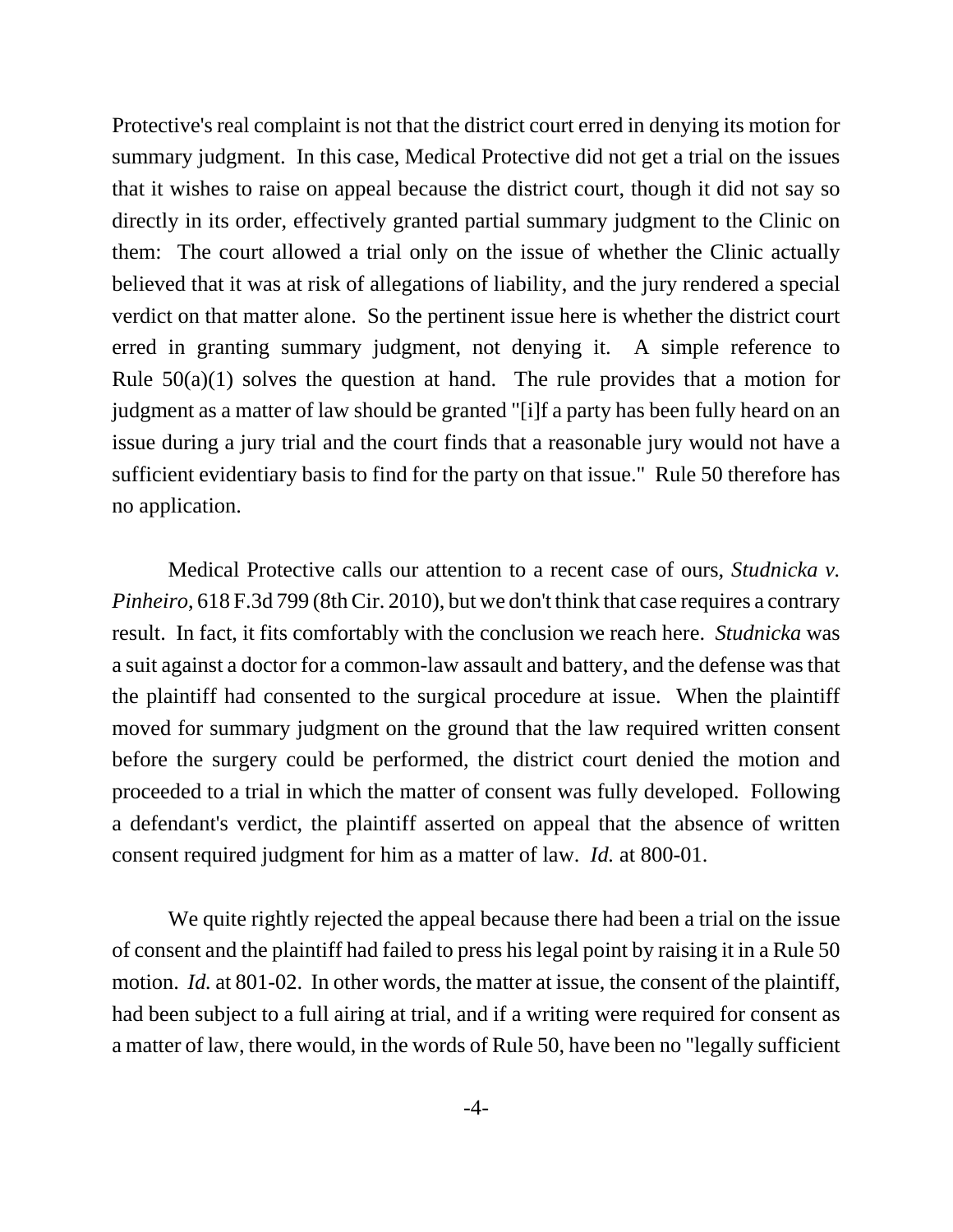evidentiary basis to find" for the defendant because there was no such written consent in evidence. *See id.* at 801. In those circumstances, the need for a Rule 50 motion is thoroughly obvious. In our case, by contrast, the only issue on which there was a trial was the matter of the Clinic's subjective belief, as to which there was no doubt as to the sufficiency of the evidence, and as to which, more relevantly, there is no issue raised on appeal. Simply put, unlike *Studnicka*, the issues raised here were not "fully heard ... during a jury trial" and so a Rule 50 motion was not necessary to preserve them. Fed. R. Civ. P.  $50(a)(1)$ . This case is no different in relevant respects from ones in which a defendant's liability is established by summary judgment and a trial is held solely on the matter of damages.

## II.

We proceed therefore to the merits of Medical Protective's contentions. The policy involved in this case is a so-called "claims-made" policy, that is, it covered only claims submitted during the policy period. *See In re Silicone Implant Ins. Coverage Lit.*, 667 N.W.2d 405, 409 (Minn. 2003). Under the policy, the Clinic was "deemed" to have filed a timely claim if, during the policy period, it gave Medical Protective "written notice of a medical incident from which the [Clinic] reasonably believes allegations of liability may result." The policy also requires that before it can "be deemed a claim, notice of a medical incident shall include all reasonably obtainable information with respect to the time, place and circumstances of the professional services from which liability may result and the nature and extent of the injury including the names and addresses of the injured and of available witnesses."

The writing on which the Clinic relies as providing appropriate notice was a letter that it sent to Medical Protective enclosing a Notice of Conference from the Minnesota Board of Medical Practice; the Notice informed Dr. Charles Chambers, a Clinic employee, that he was under investigation for his care of five patients. The Notice told Dr. Chambers that the Board wanted to discuss matters related to his "ability to practice medicine and surgery with reasonable skill and safety." As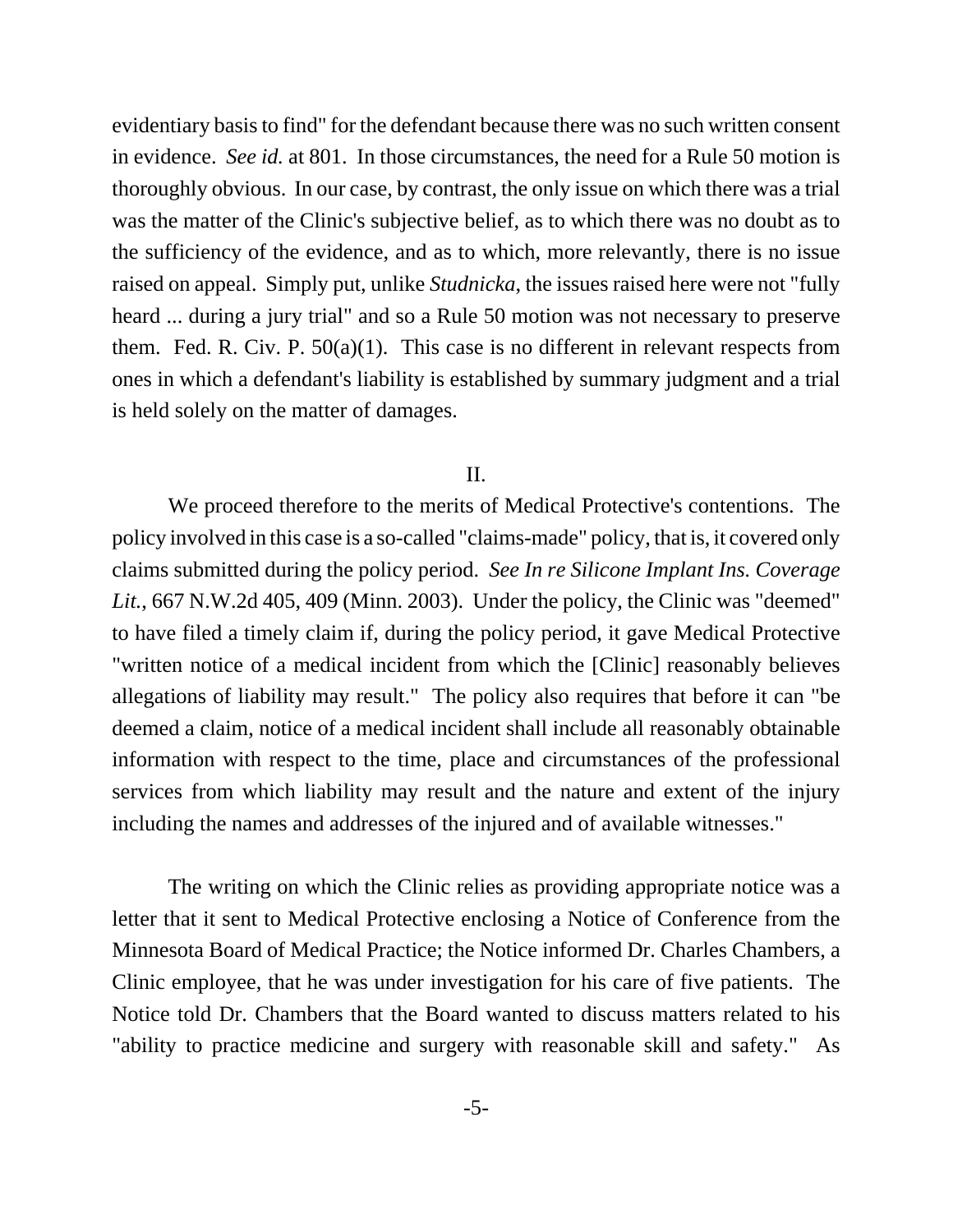relevant here, the Notice asserted that a "patient #5" who was about to deliver a baby had undergone an ultrasound, that Dr. Chambers had missed a diaphragmatic lesion when reading it, and that the baby had been born with persistent respiratory distress and a diaphragmatic hernia; it also stated that the Board's medical consultant believed that Dr. Chambers's diagnosis and treatment had constituted a "deviation from acceptable OB ultrasound standards of care."

The parties are on common ground that the Notice did not literally comply with the policy requirements: Though Medical Protective received the Notice before the policy expired, it did not include any names and addresses or detailed particulars of the injuries. But because Medical Protective had insured Dr. Chambers against medical malpractice, it provided counsel to defend him before the Board, and he and the lawyers whom Medical Protective retained to defend him learned the name of the patient and had reviewed her medical records months before the policy expired. The Notice, moreover, identified the time, place, and circumstances of the services Dr. Chambers rendered, along with an account of the injuries to the baby that were evident at the time. Medical Protective thus had knowledge of all relevant particulars or could gather them to hand without any difficulty from Dr. Chambers or from his counsel.

Medical Protective insists that since this was a claims-made policy, notice must be given in strict accordance with its provisions because only then could the company accurately fix its potential liabilities and thus its premiums on a solid actuarial basis. That, it rightly points out, is a chief purpose of a claims-made policy. Medical Protective relies on cases like *Esmailzadeh v. Johnson & Speakman*, 869 F.2d 422, 424-25 (8th Cir. 1989), that hold that the temporal requirements of notice provisions in claims-made policies must be punctiliously observed. But, as the district court noted, this case involves a question of the content of the notice, not the timing; and because this is a diversity case we must look to the decisions of the Minnesota courts to decide the matter.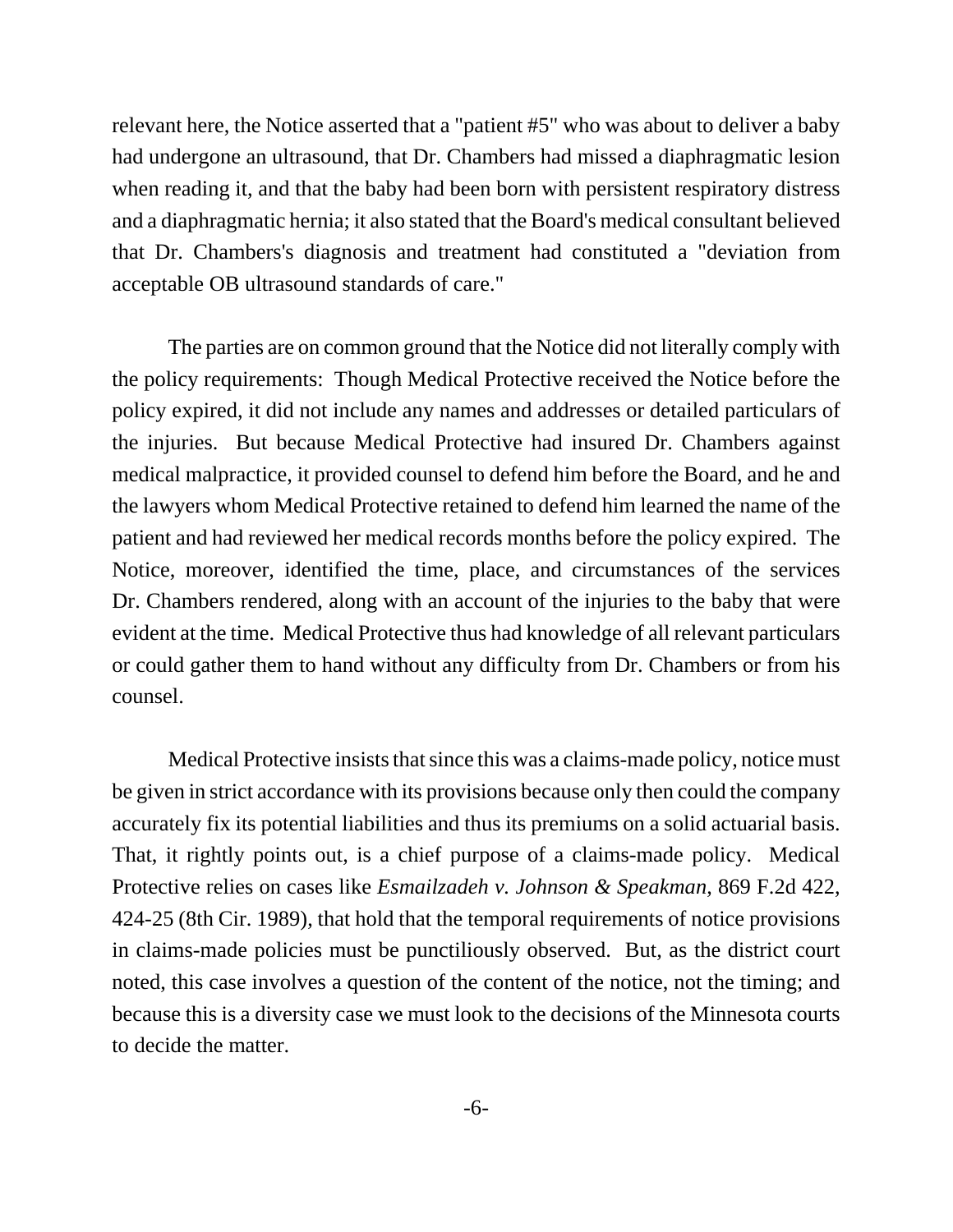Although the Supreme Court of Minnesota does not seem to have addressed the precise issue, decisions of intermediate appellate courts are persuasive authority "when they are the best evidence of what state law is," *Minnesota Supply Co. v. Raymond Corp.*, 472 F.3d 524, 534 (8th Cir. 2006). We believe that *St. Paul Fire & Marine Ins. Co. v. Metropolitan Urology*, 537 N.W.2d 297, 298-300 (Minn. Ct. App. 1995), effectively forecloses Medical Protective's argument. There, in a case involving a claims-made policy, *id.* at 298, the court specifically held that as long as the "notice clearly gave an insurer sufficient information to conclude that the insured had presented a claim for arguable coverage," the insurer had a duty to make a reasonable investigation of the situation and provide coverage if the policy covered the conduct discovered, *id.* at 300 (internal quotation marks and citation omitted).

Medical Protective argues that the Minnesota Court of Appeals erred in *Metropolitan Urology* because it misinterpreted the two cases that it relied on to reach its decision, and so the Minnesota Supreme Court would not follow it. But, contrary to what Medical Protective says, one of those cases, *St. Paul Fire & Marine v. Tinney*, 920 F.2d 861, 861-62 (11th Cir. 1991), did indeed turn on the interpretation of a claims-made policy. And, as for the other case, *Federal Sav. & Loan Ins. Corp. v. Burdette*, 718 F. Supp. 649 (E.D. Tenn. 1989), the Minnesota Court of Appeals quite accurately characterized it as holding that the notice given in that case under a claimsmade policy was adequate and that if an insurer considered the notice inadequate it had certain duties of inquiry. *See id.* at 651-52, 653-54; *Metropolitan Urology*, 537 N.W. 2d at 300. Though *Burdette* might not have been precisely on point, it certainly did not, as Medical Protective insists, conclude that the notice given the insurer was defective. The court held that letters to the insurer provided adequate notice of the events that the letters referred to; it denied coverage only as to events that the letters did not mention. *See Burdette*, 718 F. Supp. at 654.

We thus discern no internal infirmity in the reasoning in *Metropolitan Urology* and so see no impediment to the Supreme Court of Minnesota accepting it. It is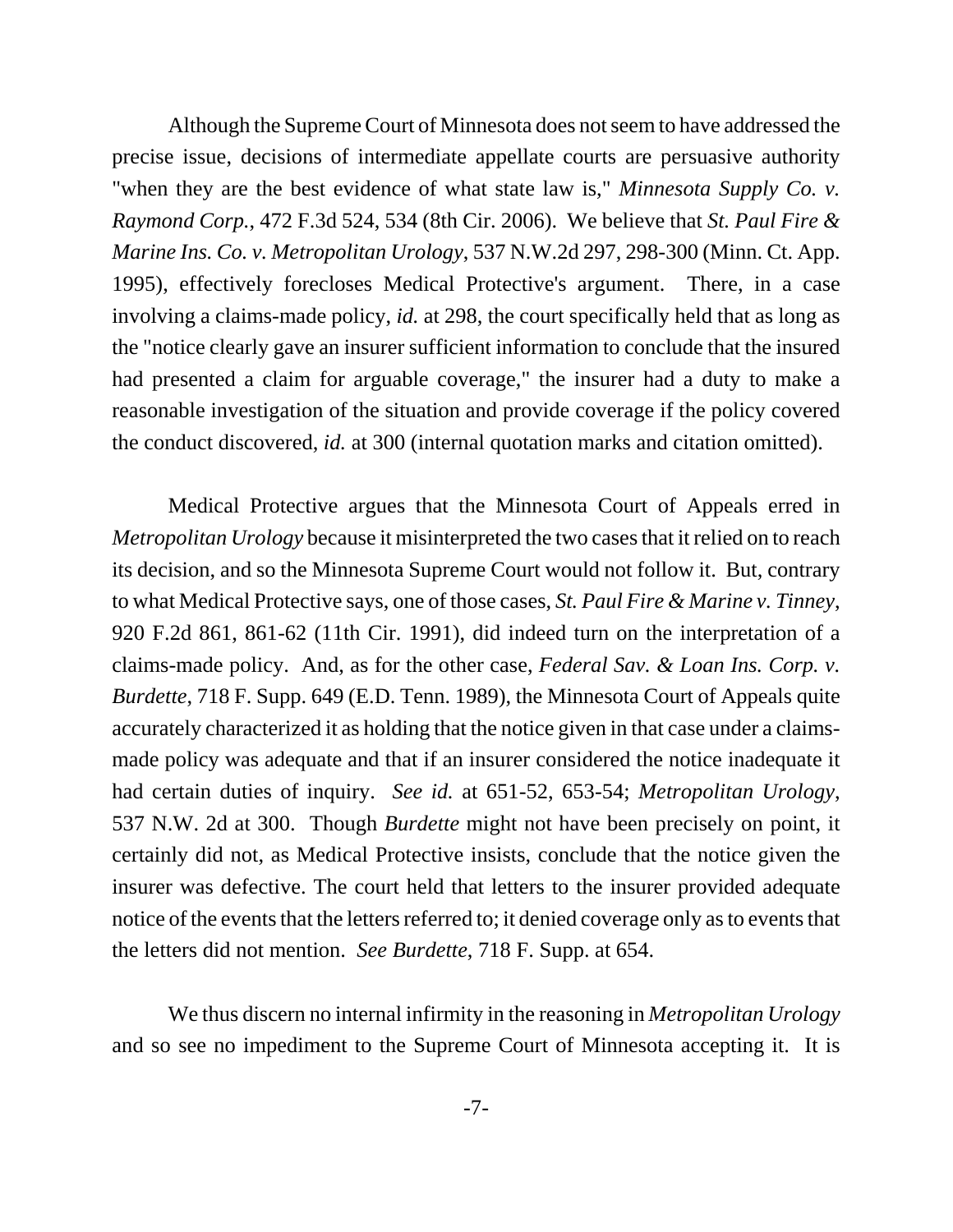certainly not contrary to any Minnesota precedent that we have discovered, and is in keeping with general Minnesota jurisprudence that rejects technical and narrow objections to the existence of coverage, especially when it comes to matters of notice. *See*, *e.g.*, *Nathe Bros., Inc. v. American Nat'l Fire Ins. Co.*, 615 N.W.2d 341 (Minn. 2000); *Reliance Ins. Co. v. St. Paul Ins. Cos*., 307 Minn. 338, 341-43, 239 N.W.2d 922, 924 25 (1976).

As the district court observed, requiring strict compliance with provisions in claims-made policies that set deadlines for making claims makes sense because insurers can then make plans and fix premiums based on a sounder actuarial footing than would be possible if there were unknown, percolating claims that might be pressed after the policy period ran. Besides, specific time-limit provisions do not lend themselves to the application of a relaxed interpretive standard because they set out bright, discriminating lines. But we don't think that the same considerations are in play when the substantive adequacy of the notice is in issue. In that kind of case, we conclude that the law of Minnesota places a burden of inquiry on the insurer when it has notice of facts that would raise a likelihood of a claim, and we are satisfied that this case falls within the ambit of that principle.

Medical Protective also maintains that the Notice of Conference that the Clinic sent it was not intended to call attention to a possible claim against the Clinic but was intended simply to request Medical Protective to defend Dr. Chambers in the proceeding before the Board of Medical Practice. But the purpose of the notice provision in the policy is to provide an insurer with a description of an incident that would alert it that its insured might well be liable for damages, whatever the insured's purpose was in revealing the incident to the insurer. And here, as we have said, the information that Medical Protective received would obviously alert a reasonable insurer to the likelihood of possible allegations of liability on the Clinic's part.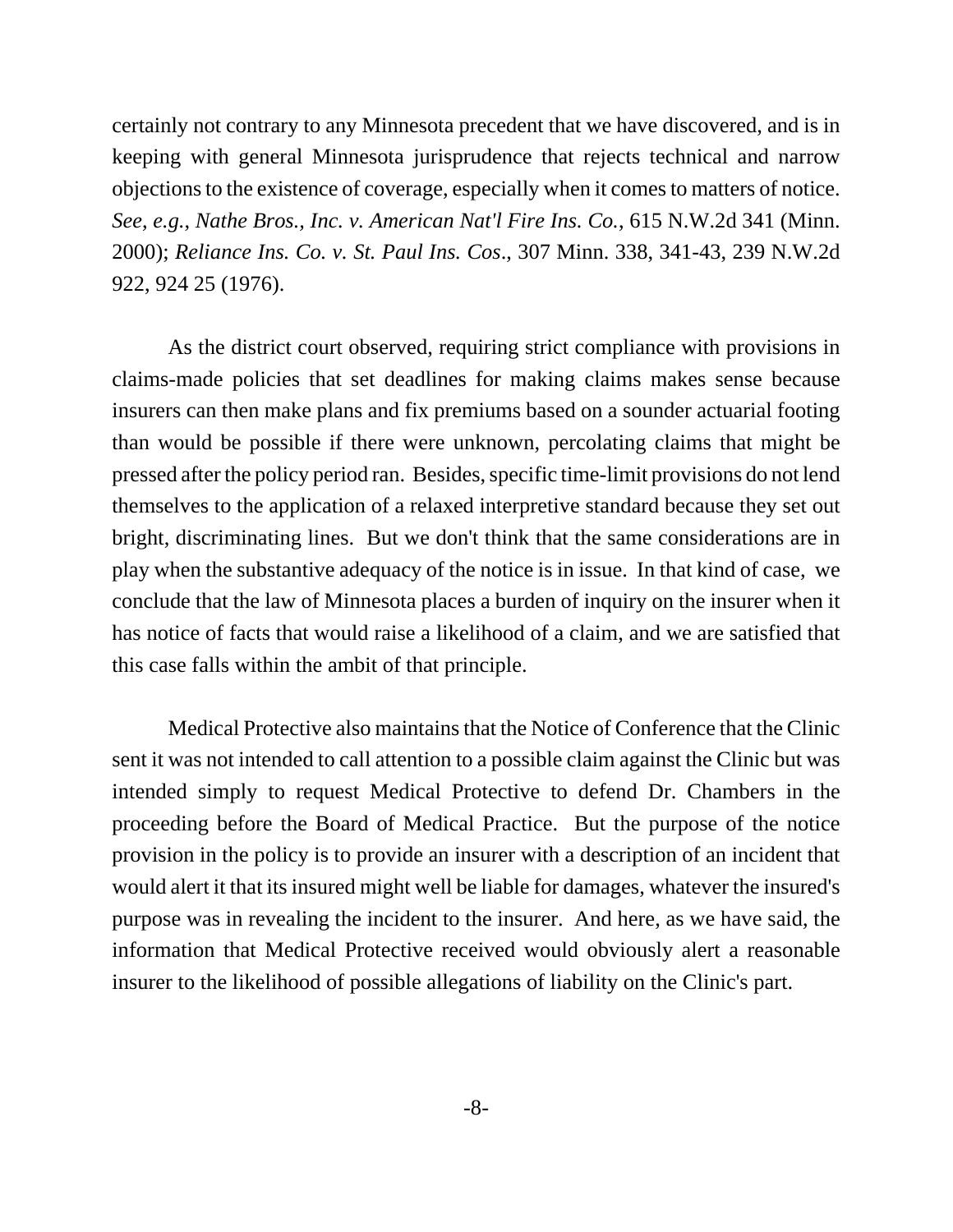Medical protective also challenges the district court's holding that the Clinic's belief, if any, that "allegations of liability may result" from the incident at issue was objectively reasonable as a matter of law. This contention is meritless because the quoted policy language sets an exceedingly low bar. Properly construed, it requires only that a reasonable insured would believe that someone might allege that it was liable, not that someone will in fact do so or that someone would have any appreciable prospect of recovery.

The situation that the Clinic faced easily clears that hurdle. The State Board of Medical Practice had informed Dr. Chambers, a Clinic employee, that he was under investigation for care he had provided and that the Board wanted to discuss his professional competence and fitness to practice. His skill was called into doubt as was his ability to perform surgery safely and treat his patients properly. The Board's notice maintained that Dr. Chambers's patient had suffered an injury and, most damaging of all, revealed that the Board's own medical consultant had concluded that Dr. Chambers's performance was below acceptable professional standards. These allegations would set off alarms in the minds of any reasonable person charged with risk management at the Clinic and would certainly alert a reasonable mind to the possibility that someone might claim that the Clinic was liable for the patient's injuries. This is all the policy requires.

## IV.

Medical Protective maintains finally that the district court erred in awarding prejudgment interest against it under Minn. Stat. § 60A.0811, subd. 2(a). That statute provides, with exceptions not relevant here, that an insured who prevails against an insurance carrier on "any claim" for an insurer's breach of a duty under an insurance policy "is entitled to recover ten percent per annum on monetary amounts due under the insurance policy." *Id.* Despite the plain language of the statute, Medical Protective insists that it cannot be made to pay more than the policy limits. It directs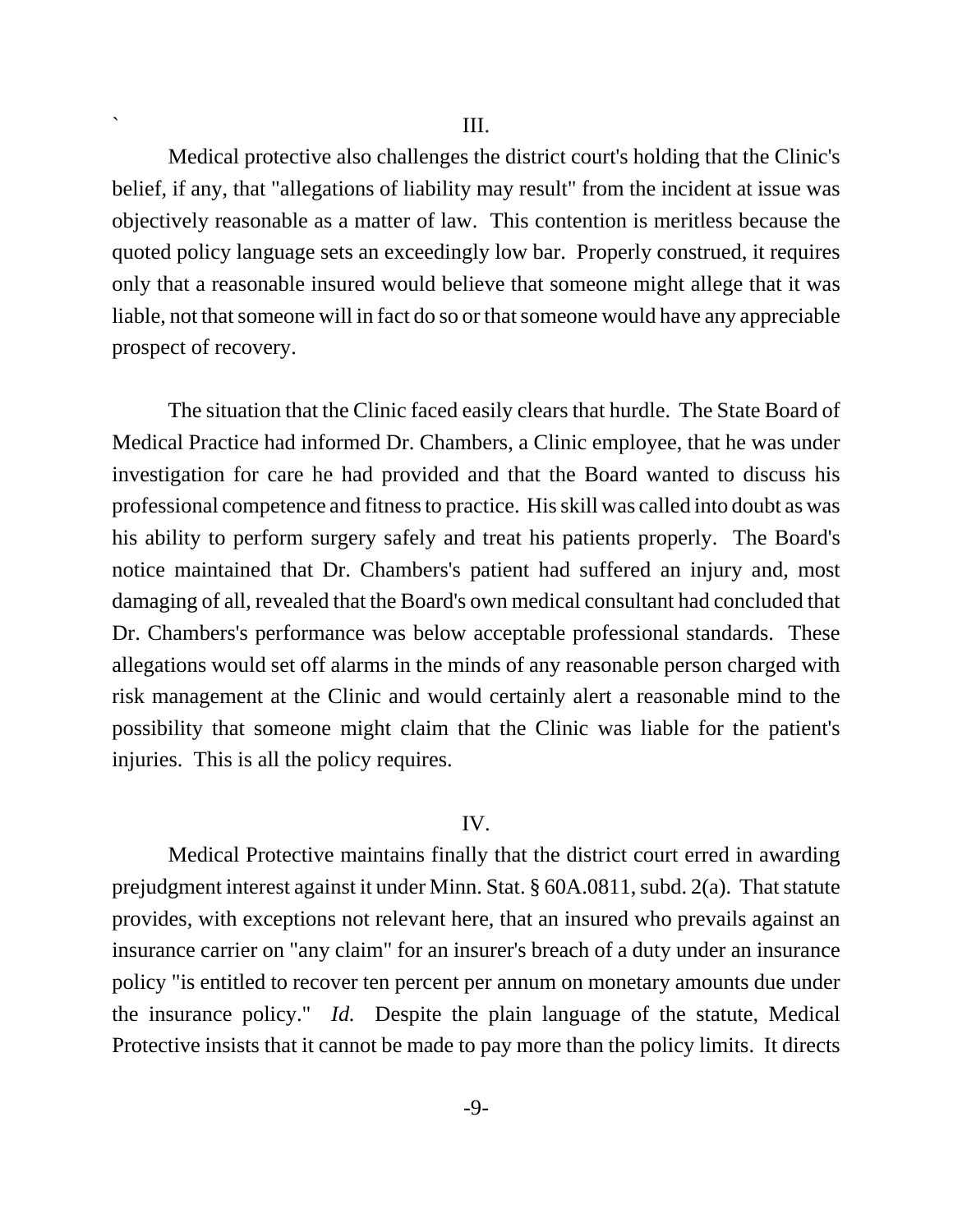our attention to Minn. Stat. § 72A.201, subd. 12, which specifically states that when a judgment is entered against an insured, the insurer must pay "their insured's share of" the prejudgment interest on that judgment even if the total judgment exceeds the policy limits, and points to the omission of any similar statement in § 60A.0811. It argues that the absence of specific language concerning the payment of prejudgment interest in addition to the policy limits is fatal to the Clinic's claim here. But it is hard to see how this omission could defeat the plain language of § 60A.0811: As the district court pointed out, the phrase "any claim" by an insured against its insurer necessarily includes a claim for the policy's limits and the word "on" rather obviously supports a conclusion that interest is in addition to the amount due under the policy. Here, that amount was the policy limit.

Since there is no Minnesota precedent directly on point, we must do our best to predict how the Minnesota Supreme Court would resolve the issue. *See Marvin Lumber & Cedar Co. v. PPG Indus., Inc.*, 223 F.3d 873, 876 (8th Cir. 2000). But we think that the statute is unambiguous and that the Minnesota Supreme Court would think so, too; and it may well be that precedent is absent because the answer to the question presented here is so manifest that it has generated no serious dispute. It is true that in *Lessard v. Milwaukee Ins. Co.*, 514 N.W.2d 556, 559 (Minn. 1994), the Minnesota Supreme Court held that prejudgment interest was not available against an insurer to the extent that, when added to the total damages award, it would exceed the policy limit. But that case involved the application of Minn. Stat. § 549.09, which contains strictures not present in § 60A.0811, subd. 2; the latter statute was enacted only recently and after *Lessard* was decided. Minn. Sess. Laws 2009, ch. 148, § 1 (effective. Aug. 1, 2009).

In a further effort to avoid prejudgment interest, Medical Protective points out that the policy provides that Medical Protective's indemnity obligation is "subject to the limits of liability ... of this policy." But even if this provision, construed as Medical Protective urges, could lawfully trump the statutory duty to pay prejudgment